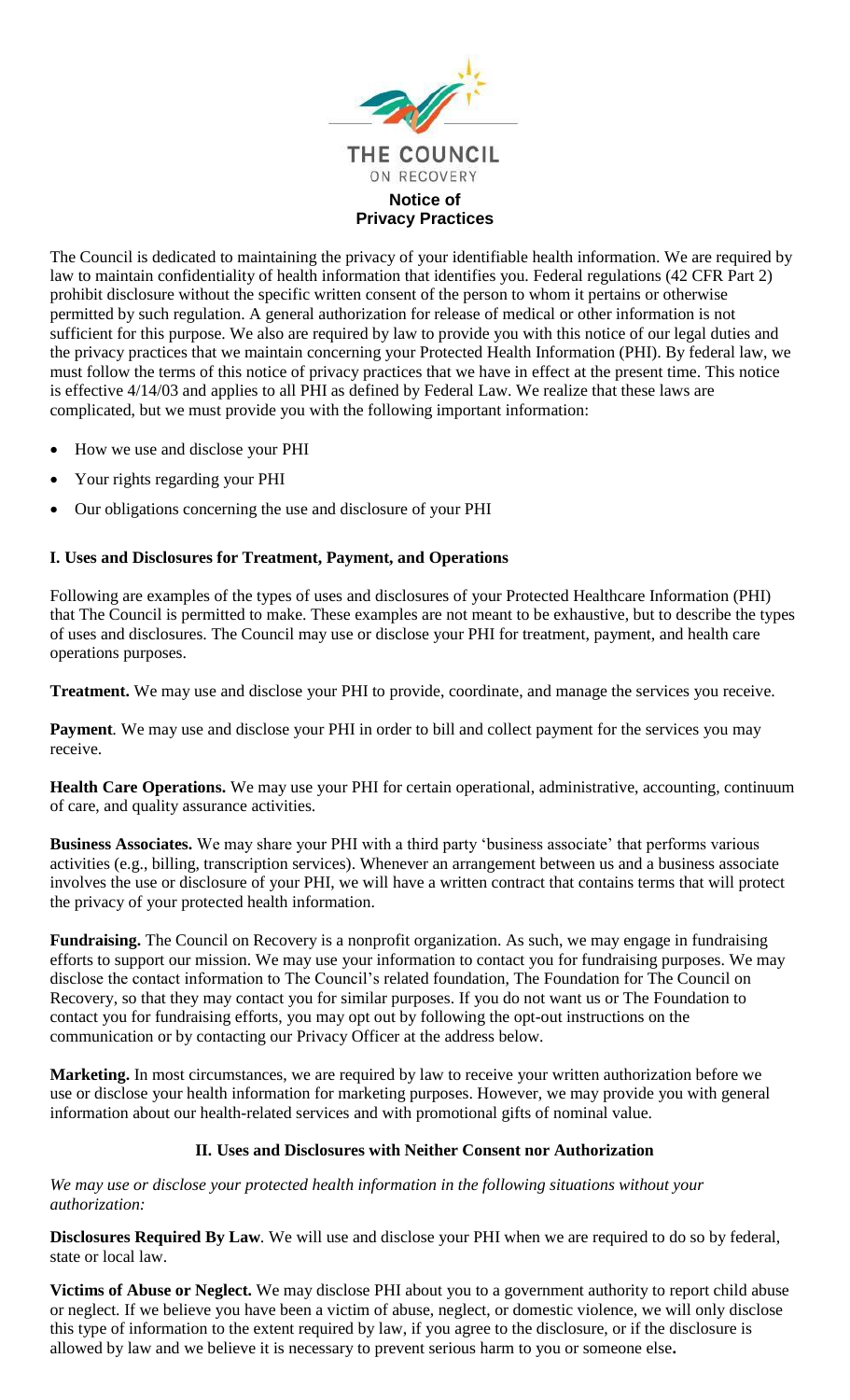**Serious Threat to Health or Safety.** If we determine that there is a probability of imminent physical injury by you to yourself or others, or there is a probability of immediate mental or emotional injury to you, we may disclose relevant confidential mental health information to medical or law enforcement personnel.

**Public Health.** As required by law, we may use or disclose your PHI to public health authorities charged with preventing or controlling injury or disability or to a person who is at risk of contracting or spreading your disease.

**Law Enforcement.** We may disclose your PHI for law enforcement purposes, such as pertaining to victims of a crime or to prevent a crime.

**Agency Oversight Activities.** We may disclose your PHI to an oversight agency as required by law. These oversight activities may include audits, investigations, inspections, and credentialing, as required for licensure and the government to monitor government programs and compliance with civil rights laws.

**Lawsuits and Similar Proceedings.** If you are involved in a lawsuit or a dispute, we may disclose your PHI in response to a court or administrative order. We may also disclose health information about you in response to a subpoena, discovery request, or other lawful process instituted by someone else involved in the dispute, but only if efforts have been made, either by the requesting party or us, to tell you about the request or to obtain an order protecting the information requested.

**Research.** We may use your PHI for the purpose of research when the research has been approved be an institutional review board or privacy board that has reviewed the research proposal and established protocols to ensure the privacy of your information.

**Notification.** We may use or disclose your PHI to notify or assist in notifying a family member or another person responsible for your care, regarding your location and general condition.

## **III. Authorization Revocation**

We will obtain your written authorization before using or disclosing your PHI for purposes other than those provided above (or as otherwise permitted or required by law). You may revoke an authorization in writing at any time. Upon receipt of the written revocation, we will stop using or disclosing your PHI, except to the extent that we have already taken action in reliance on the authorization or the authorization was obtained as a condition of obtaining insurance coverage, and the law provides the insurer the right to contest the claim under the policy.

## **IV. Your Rights Regarding Your Protected Health Information**

**Confidential Communications**. You have the right to request that our office communicate with you about your health and related issues in a particular manner or at a certain location. For instance, you may request that we contact you at home, rather than work. Your request must specify the requested method of contact, or the location where you wish to be contacted. We will accommodate reasonable requests. You do not need to give a reason for your request.

**Inspection and Copies.** You have the right to inspect and obtain a copy of the PHI that may be used to make decisions about you, including the client record and billing records, but not including psychotherapy notes. You must submit your request in order to inspect and/or obtain a copy of your PHI. We will charge a fee for the costs of copying, mailing, labor and supplies associated with your request. We may deny your request to inspect and/or copy in certain limited circumstances; however, you may request a review of our denial. Another licensed healthcare professional chosen by us will conduct reviews.

**Requesting Restrictions.** You have the right to ask us not to use or disclose certain parts of your protected health information for treatment, payment or healthcare operations. You may also request that information not be disclosed to family members or friends who may be involved in your care. Your request must state the specific restriction requested and to whom you want the restriction to apply. We are not required to agree to a restriction that you may request, but if we do agree, then we must act accordingly.

**Amendment**. You have the right to ask us to amend your protected health information if you believe it is incorrect or incomplete, and you may request an amendment as long as the information is kept by our office. To request an amendment, you must provide us with a reason that supports your request for amendment. We will deny your request if you fail to submit your request (and the reason supporting your request) in writing. Also, we may deny your request if you ask us to amend information that is in our opinion: (a) accurate and complete; (b) not part of the Protected Health Information kept by or for The Council; (c) not part of the PHI which you would be permitted to inspect and copy; or (d) not created by our office. If we deny your request for amendment, you have the right to file a statement of disagreement with us, and your medical record will note the disputed information.

**Accounting of Disclosures.** You have the right to request an accounting of disclosures that we may have made.